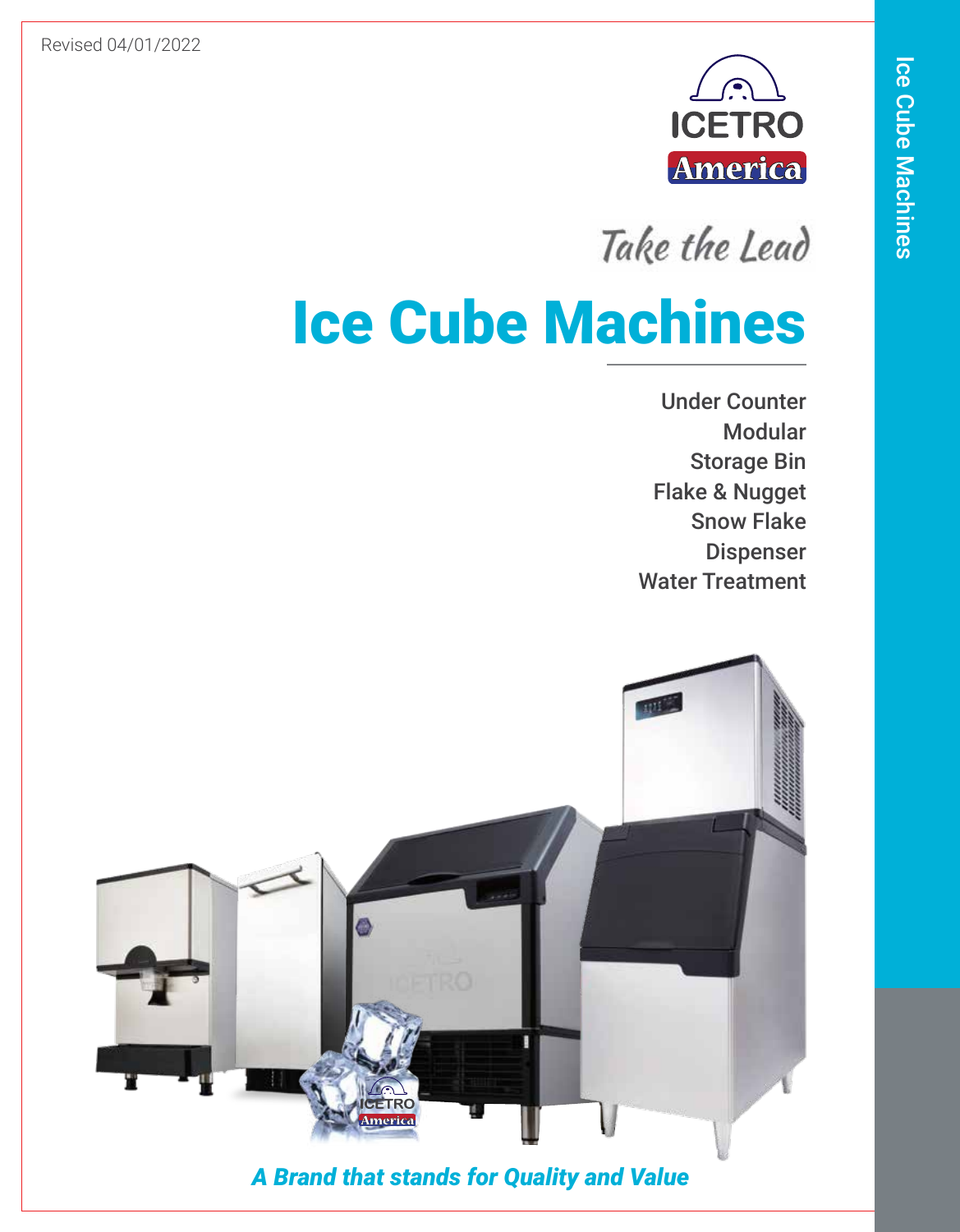#### ICE TYPE



### MODEL NUMBERS



#### COMMERCIAL WARRANTY

Ice machines - Undercounter, Modulars

- 3 Years Parts & Labor
- 5 Years Parts & Labor for evaporator
- 5 Years Parts & 3 Years Labor for compressor

Ice storage bins

- 3 Years Parts & Labor
- 1 Year Parts & Labor for IB-M900-48 (effectice 02/01/2021)

Ice machines - Flake/Nugget, Ice/Water Dispensers, Hotel Dispensers

- 3 Years Parts & Labor
- 5 Years Parts & 3 Years Labor for compressor
- \* Residential Warranty: all Icetro equipment, if installed in residential area
- 1 Year Parts & Labor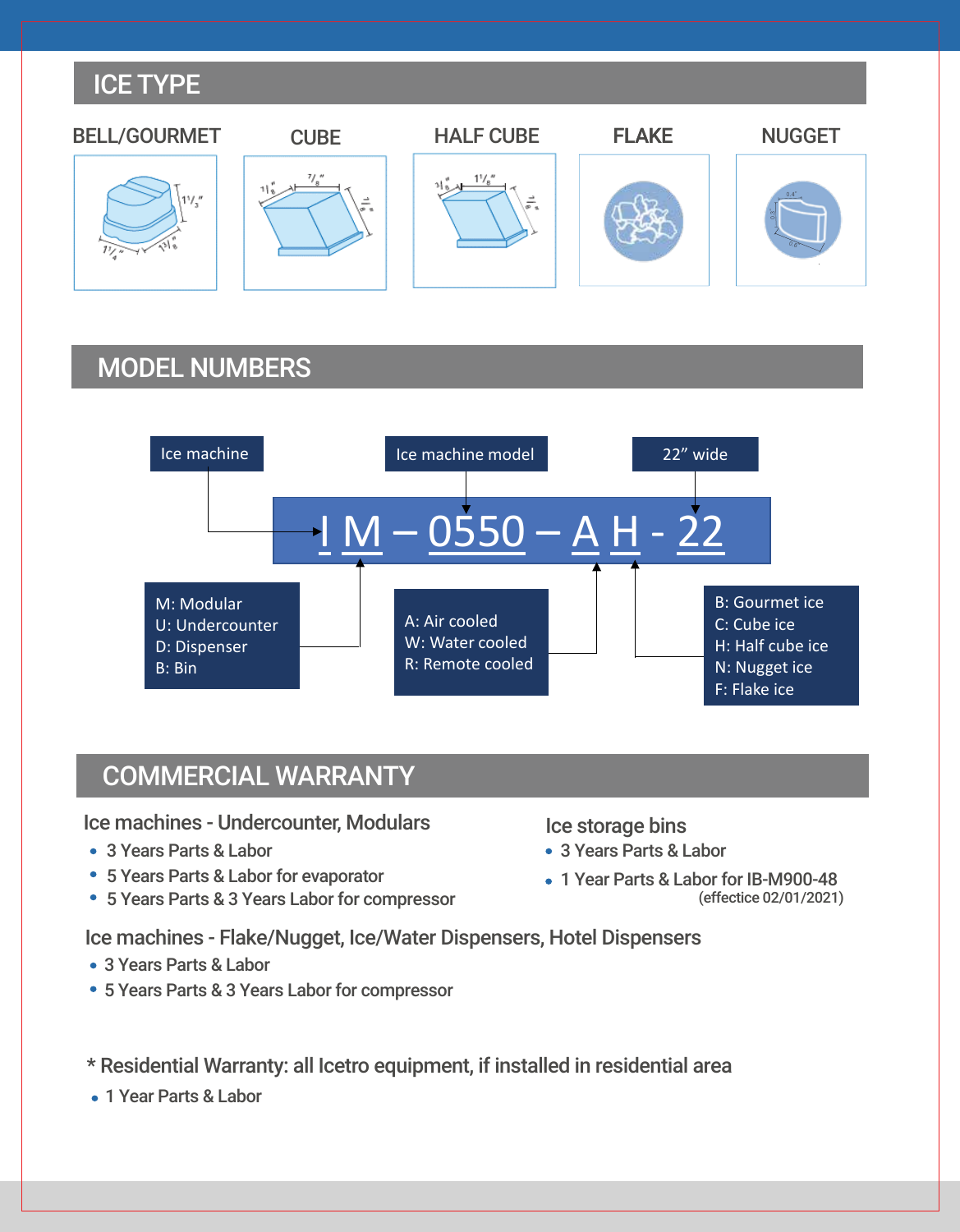### UNDER COUNTER AIR COOLED





| <b>IU-0070</b>   | * Replace WU-0070  |                          |                            |                            |
|------------------|--------------------|--------------------------|----------------------------|----------------------------|
|                  | STORAGE CAPACITY   | DIMENSION (WxDxH),       | <b>WEIGHT</b>              |                            |
| <b>MODEL</b>     | Ibs                | <i>inch</i>              | lbs (Net / Shipping)       | <b>ICE SHAPE</b>           |
| IU-0070-OU       | 26                 | $15 \times 26 \times 34$ | 104/120                    | GOURMET/BELL               |
| <b>CONDENSER</b> | ELECTRICAL OPTIONS | Power (kWh/100 lbs ice)  | Air / Water<br>70°F / 50°F | Air / Water<br>90°F / 70°F |
| Air Cooled       | 115 V/60 Hz/1 Ph   | 11.15                    | $60$ lbs                   | 48 lbs                     |

Optional drain pump kit: IPK-56 (AC motor drain pump kit), IPK-60B (DC motor drain pump kit)



#### WU-0100

| <b>MODEL</b>     | STORAGE CAPACITY   | DIMENSION (WxDxH)        | <b>WEIGHT</b>              | <b>ICE SHAPE</b>                                |
|------------------|--------------------|--------------------------|----------------------------|-------------------------------------------------|
|                  | lbs                | inch                     | Ibs (Net / Shipping)       |                                                 |
| WU-0100-AC       |                    | $21 \times 23 \times 35$ | 110/125                    | <b>CUBE</b>                                     |
| <b>CONDENSER</b> | ELECTRICAL OPTIONS | Power (kWh/100 lbs ice)  | Air / Water<br>70°F / 50°F | Air / Water<br>$90^{\circ}$ F / 70 $^{\circ}$ F |
| Air Cooled       | 115 V/60 Hz/1 Ph   | 9.39                     | 105 lbs                    | 74 lbs                                          |

\* FWU-0100R: Replacement water Filter (1 unit included)

A filter is required for this machine to operate. If your machine stops producing ice, it is likely time to replace the filter.



#### MODEL ICE SHAPE IU-0170-AC IU-0170-AH 77 26 x 27 x 38 154 / 172 CUBE HALF CUBE lbs inch lbs lbs (Net / Shipping) Air Cooled 115 V/60 Hz/1 Ph 8.62 175 lbs 140 lbs 140 lbs Air / Water<br>70°F / 50°I



#### IU-0220

IU-0170

| <b>MODEL</b>     | STORAGE CAPACITY   | DIMENSION (WxDxH)       | <b>WEIGHT</b>                                  | <b>ICE SHAPE</b>                                |
|------------------|--------------------|-------------------------|------------------------------------------------|-------------------------------------------------|
|                  | Ibs                | inch                    | lbs (Net / Shipping)                           |                                                 |
| IU-0220-AC       | 77                 | 26 x 27 x 38            | 154/172                                        | <b>CUBE</b>                                     |
| IU-0220-AH       |                    |                         |                                                | <b>HALF CUBE</b>                                |
| <b>CONDENSER</b> | ELECTRICAL OPTIONS | Power (kWh/100 lbs ice) | Air / Water<br>$70^{\circ}$ F / $50^{\circ}$ F | Air / Water<br>$90^{\circ}$ F / 70 $^{\circ}$ F |
| Air Cooled       | 115 V/60 Hz/1 Ph   | 8.62                    | $202$ lbs                                      | $150$ lbs                                       |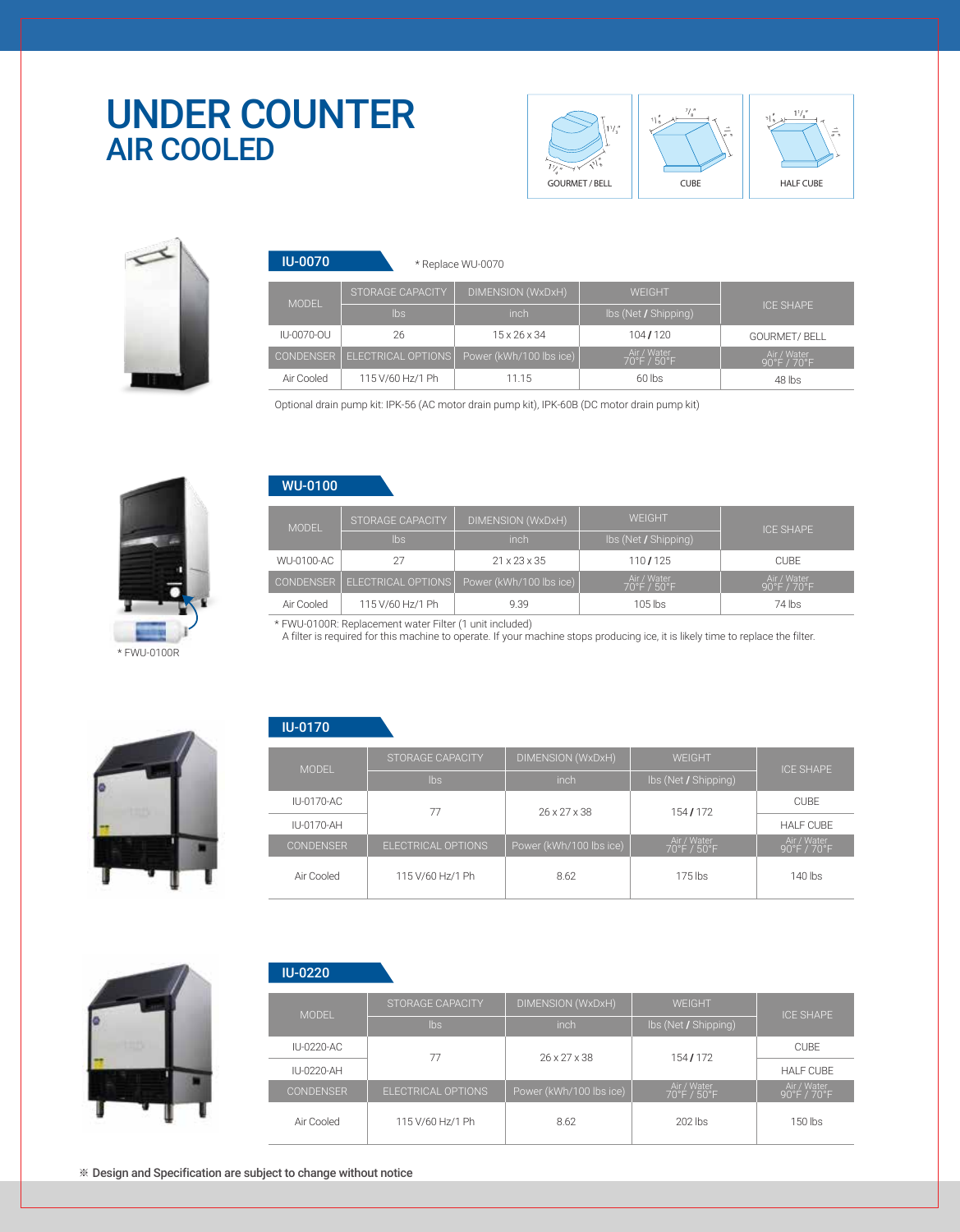### MODULAR (30") AIR COOLED





| <b>MODEL</b>     | STORAGE BIN OPTION | DIMENSION (WxDxH)         | <b>WEIGHT</b>              | <b>ICE SHAPE</b>                                |
|------------------|--------------------|---------------------------|----------------------------|-------------------------------------------------|
|                  |                    | inch                      | Ibs (Net / Gross)          |                                                 |
| IM-0350-AC       | IB-033 / IB-044    | $30 \times 25 \times 23$  | 152.1/176.4                | <b>CUBE</b>                                     |
| IM-0350-AH       |                    |                           |                            | <b>HALF CUBE</b>                                |
| <b>CONDENSER</b> | ELECTRICAL OPTIONS | Power (kWh / 100 lbs ice) | Air / Water<br>70°F / 50°F | Air / Water<br>$90^{\circ}$ F / 70 $^{\circ}$ F |
| Air Cooled       | 115 V/60 Hz/1 Ph   | 6.20                      | 367 lbs                    | 304 lbs                                         |

IM-0550

IM-0350

IM-0750

| IM-0460          | * Replace WM-0460  |                           |                            |                                                 |
|------------------|--------------------|---------------------------|----------------------------|-------------------------------------------------|
| <b>MODEL</b>     | STORAGE BIN OPTION | DIMENSION (WxDxH)         | <b>WEIGHT</b>              | <b>ICE SHAPE</b>                                |
|                  |                    | inch                      | Ibs (Net / Gross)          |                                                 |
| IM-0460-AC       | IB-033 / IB-044    | $30 \times 25 \times 23$  | 162.3/192.9                | <b>CUBE</b>                                     |
| IM-0460-AH       |                    |                           |                            | <b>HALF CUBE</b>                                |
| <b>CONDENSER</b> | ELECTRICAL OPTIONS | Power (kWh / 100 lbs ice) | Air / Water<br>70°F / 50°F | Air / Water<br>$90^{\circ}$ F / 70 $^{\circ}$ F |
| Air Cooled       | 115 V/60 Hz/1 Ph   | 5.43                      | 444 lbs                    | 364 lbs                                         |

| <b>MODEL</b>     | STORAGE BIN OPTION | DIMENSION (WxDxH)         | <b>WEIGHT</b>              | <b>ICE SHAPE</b>                                |
|------------------|--------------------|---------------------------|----------------------------|-------------------------------------------------|
|                  |                    | inch                      | Ibs (Net / Gross)          |                                                 |
| IM-0550-AC       | IB-033 / IB-044    | $30 \times 25 \times 23$  | 162.3/192.9                | <b>CUBE</b>                                     |
| IM-0550-AH       |                    |                           |                            | <b>HALF CUBE</b>                                |
| <b>CONDENSER</b> | ELECTRICAL OPTIONS | Power (kWh / 100 lbs ice) | Air / Water<br>70°F / 50°F | Air / Water<br>$90^{\circ}$ F / 70 $^{\circ}$ F |
| Air Cooled       | 115 V/60 Hz/1 Ph   | 5.91                      | 551 lbs                    | 399 lbs                                         |

| IM-0750          | * Replace WM-0680 & IM-0680 |                           |                            |                                                 |  |
|------------------|-----------------------------|---------------------------|----------------------------|-------------------------------------------------|--|
| <b>MODEL</b>     | STORAGE BIN OPTION          | DIMENSION (WxDxH)         | <b>WEIGHT</b>              | <b>ICE SHAPE</b>                                |  |
|                  |                             | <i>inch</i>               | <b>Ibs (Net / Gross)</b>   |                                                 |  |
| IM-0750-AC       | IB-033 / IB-044             | $30 \times 25 \times 23$  | 185.2/216.1                | <b>CUBE</b>                                     |  |
| IM-0750-AH       | /IB-M900-48                 |                           |                            | <b>HALF CUBE</b>                                |  |
| <b>CONDENSER</b> | ELECTRICAL OPTIONS          | Power (kWh / 100 lbs ice) | Air / Water<br>70°F / 50°F | Air / Water<br>$90^{\circ}$ F / 70 $^{\circ}$ F |  |
| Air Cooled       | 208~230 V/60 Hz/1 Ph        | 5.50                      | 737 lbs                    | 584 lbs                                         |  |

| - 2 |  |
|-----|--|
|     |  |
|     |  |

| <b>M-1100</b>    | * Replace WM-1100    |                           |                            |                            |
|------------------|----------------------|---------------------------|----------------------------|----------------------------|
| <b>MODEL</b>     | STORAGE BIN OPTION   | DIMENSION (WxDxH)         | <b>WEIGHT</b>              | <b>ICE SHAPE</b>           |
|                  |                      | inch                      | Ibs (Net / Gross)          |                            |
| IM-1100-AC       | IB-044 / IB-M900-48  | $30 \times 25 \times 30$  | 231.5/264.6                | <b>CUBE</b>                |
| IM-1100-AH       |                      |                           |                            | <b>HALF CUBE</b>           |
| <b>CONDENSER</b> | ELECTRICAL OPTIONS   | Power (kWh / 100 lbs ice) | Air / Water<br>70°F / 50°F | Air / Water<br>90°F / 70°F |
| Air Cooled       | 208~230 V/60 Hz/1 Ph | 4.99                      | 1106 lbs                   | 875 lbs                    |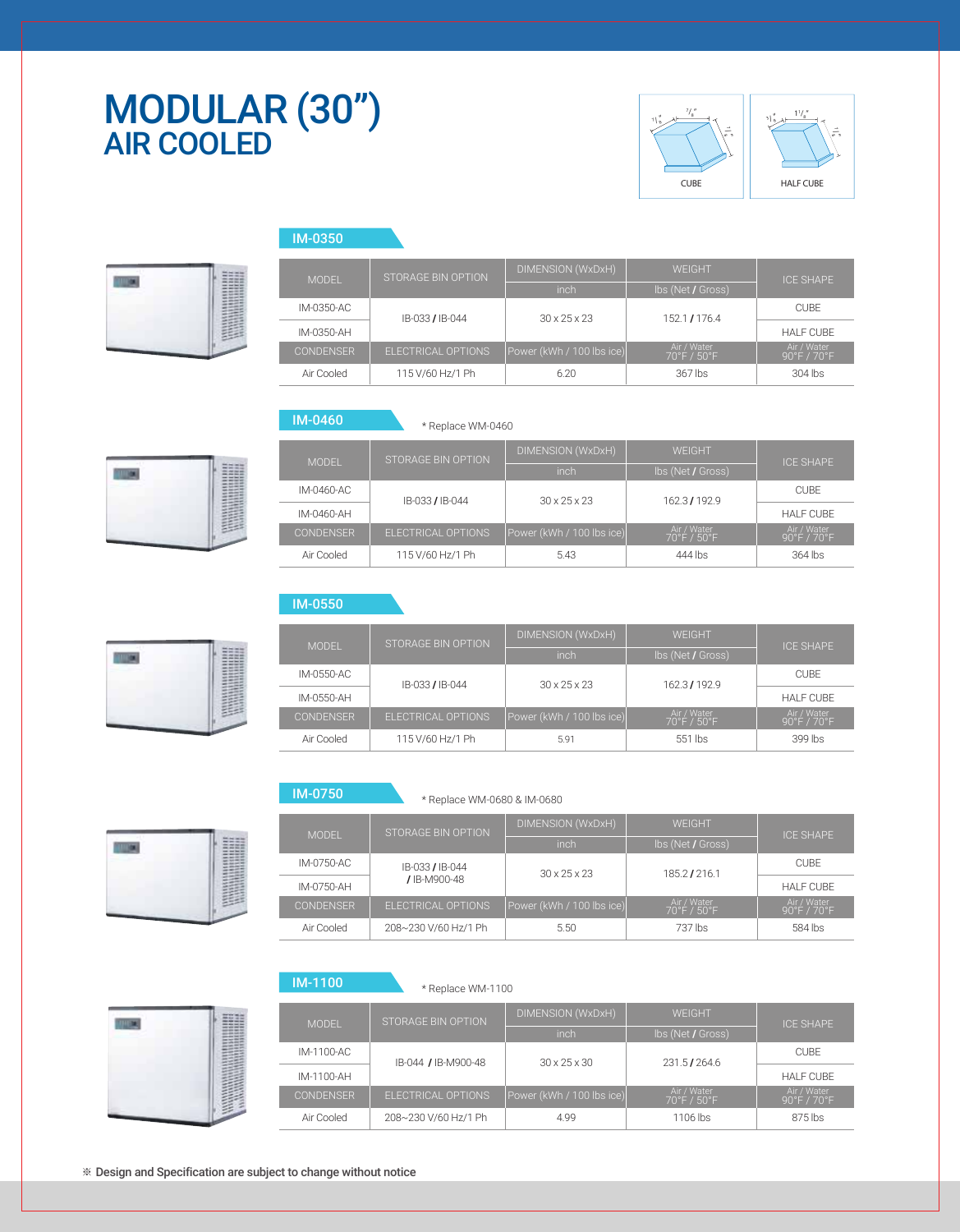# MODULAR (30") WATER COOLED



| IM-0460          |                    |                              | <b>CUBE</b>                | <b>HALF CUBE</b>           |
|------------------|--------------------|------------------------------|----------------------------|----------------------------|
|                  |                    |                              |                            |                            |
| <b>MODEL</b>     | STORAGE BIN OPTION | DIMENSION (WxDxH)            | <b>WEIGHT</b>              | <b>ICE SHAPE</b>           |
|                  |                    | inch                         | lbs (Net / Gross)          |                            |
| IM-0460-WC       |                    | $30 \times 24.8 \times 22.6$ | 159.8 / 190.7              | <b>CUBE</b>                |
| IM-0460-WH       | IB-033 / IB-044    |                              |                            | <b>HALF CUBE</b>           |
| <b>CONDENSER</b> | <b>ELECTRICAL</b>  | Power (kWh/100 lbs ice)      | Air / Water<br>70°F / 50°F | Air / Water<br>90°F / 70°F |
| Water Cooled     | 115 V/60 Hz/1 Ph   | 4.56                         | 463 lbs                    | 407 lbs                    |

/8" 7 $\frac{1}{8}$ 

3/8" 11  $\frac{1}{8}$ 

> 7 /8

7 /8 "

#### IM-0550

|                  | STORAGE BIN OPTION | DIMENSION (WxDxH)            | <b>WFIGHT</b>              | <b>ICE SHAPE</b>                                |  |
|------------------|--------------------|------------------------------|----------------------------|-------------------------------------------------|--|
| <b>MODEL</b>     |                    | inch                         | lbs (Net / Gross)          |                                                 |  |
| IM-0550-WC       | IB-033 / IB-044    | $30 \times 24.8 \times 22.6$ | 159.8/190.7                | <b>CUBE</b>                                     |  |
| IM-0550-WH       |                    |                              |                            | <b>HALF CUBE</b>                                |  |
| <b>CONDENSER</b> | <b>ELECTRICAL</b>  | Power (kWh/100 lbs ice)      | Air / Water<br>70°F / 50°F | Air / Water<br>$90^{\circ}$ F / 70 $^{\circ}$ F |  |
| Water Cooled     | 115 V/60 Hz/1 Ph   | 4.53                         | 547 lbs                    | 483 lbs                                         |  |

#### IM-1100

IM-1100

| <b>MODEL</b>                      | STORAGE BIN OPTION   | DIMENSION (WxDxH)            | <b>WFIGHT</b>              |                                                 |  |
|-----------------------------------|----------------------|------------------------------|----------------------------|-------------------------------------------------|--|
|                                   |                      | inch                         | Ibs (Net / Gross)          | <b>ICE SHAPE</b>                                |  |
| IM-1100-WC<br>IB-044 / IB-M900-48 |                      | $30 \times 24.8 \times 30.3$ | 216/249.1                  | <b>CUBE</b>                                     |  |
| IM-1100-WH                        |                      |                              |                            | HAI F CUBE                                      |  |
| <b>CONDENSER</b>                  | <b>ELECTRICAL</b>    | Power (kWh/100 lbs ice)      | Air / Water<br>70°F / 50°F | Air / Water<br>$90^{\circ}$ F / 70 $^{\circ}$ F |  |
| Water Cooled                      | 208~230 V/60 Hz/1 Ph | 4.13                         | 1036 lbs                   | $1004$ lbs                                      |  |

### MODULAR (30") REMOTE AIR COOLÉD



|                    | <b>MODEL</b>      | STORAGE BIN OPTION   | DIMENSION (WxDxH)            | <b>WEIGHT</b>              | <b>ICE SHAPE</b>           |
|--------------------|-------------------|----------------------|------------------------------|----------------------------|----------------------------|
|                    |                   |                      | inch                         | lbs (Net / Shipping)       |                            |
|                    | IM-1100-RC        | IB-044 / IB-M900-48  | $30 \times 24.8 \times 30.3$ | 202/235.1                  | <b>CUBE</b>                |
| <b>MANUFACTURE</b> | IM-1100-RH        |                      |                              |                            | <b>HALF CUBE</b>           |
|                    | <b>CONDENSER</b>  | <b>ELECTRICAL</b>    | Power (kWh/100 lbs ice)      | Air / Water<br>70°F / 50°F | Air / Water<br>90°F / 70°F |
|                    | Remote Air Cooled | 208~230 V/60 Hz/1 Ph | 4.62                         | 1081 lbs                   | 949 lbs                    |

|              | <b>Condensing Unit (pre-charged)</b>     |                                |                      | Τu |
|--------------|------------------------------------------|--------------------------------|----------------------|----|
|              |                                          | DIMENSION (WxDxH)              | <b>WEIGHT</b>        |    |
| <b>MODEL</b> | <b>ELECTRICAL</b>                        | inch                           | Ibs (Net / Shipping) |    |
| IRC-1100     | 208~230V/60Hz/1 Ph<br>(wired to machine) | $22.6 \times 35.6 \times 27.1$ | 80/105               |    |

IRT-20R404A (20ft with Quick connects)

bing (pre-charged)

IRT-35R404A (35ft with Quick connects) IRT-50R404A (50ft with Quick connects)

| $\sim$ |  |
|--------|--|
|        |  |
|        |  |
|        |  |

| <b>EQUILI</b><br>7 | ÷ |  |
|--------------------|---|--|
|                    |   |  |
|                    |   |  |
|                    |   |  |
|                    |   |  |
|                    |   |  |
|                    |   |  |
|                    |   |  |

用画

 $\sim$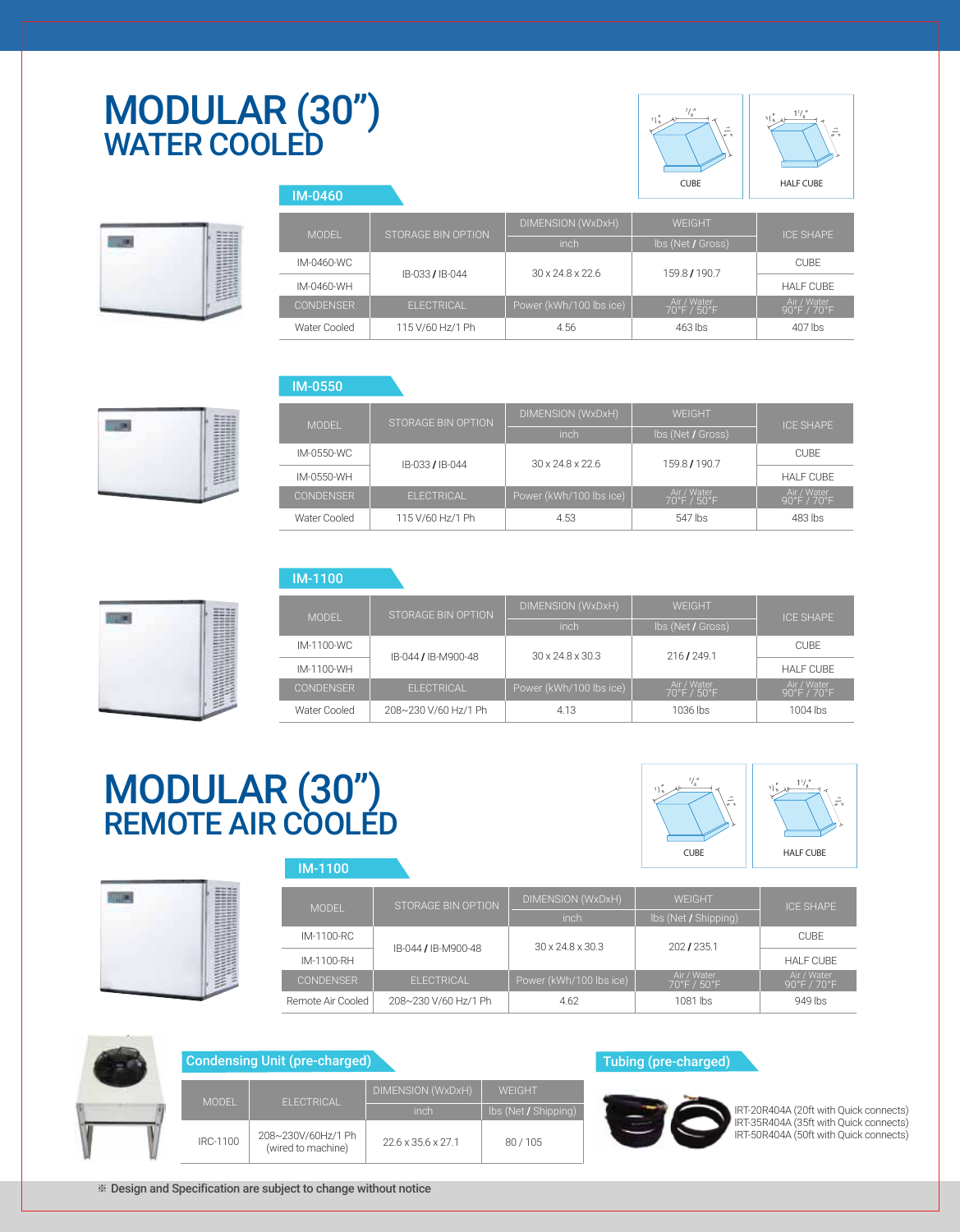### $\text{MODULAR (22")}$   $\begin{array}{|c|c|c|c|c|}\hline \text{WODULAR (22")}& \text{Weyl} & \text{Weyl} \ \hline \end{array}$ AIR COOLED



| Ì<br>÷<br>۰<br>w<br>۰<br>۹ | <b>STAR</b> |
|----------------------------|-------------|
|                            |             |
|                            |             |

|                   | DIMENSION (WxDxH)                        | WEIGHT                       | <b>ICE SHAPE</b>           |  |
|-------------------|------------------------------------------|------------------------------|----------------------------|--|
|                   | inch                                     | Ibs (Net / Shipping)         |                            |  |
|                   |                                          |                              | <b>CUBE</b>                |  |
|                   |                                          |                              | <b>HALF CUBE</b>           |  |
| <b>ELECTRICAL</b> | Power (kWh/100 lbs ice)                  | Air / Water<br>70°F / 50°F   | Air / Water<br>90°F / 70°F |  |
| 115 V/60 Hz/1 Ph  | 6.20                                     | 394 lbs                      | 311 lbs                    |  |
|                   | STORAGE BIN OPTION<br>IB-026-22 / IB-033 | $22 \times 24.8 \times 22.6$ | 138.9/163.1                |  |

| W      | - |
|--------|---|
| ÷<br>۰ |   |
|        |   |
|        |   |

**TILER** 

,,,,,,,,,,,,,,,,,,,,,,

| IM-0460-ZZ       | * Replace WM-0460-22 |                                    |                            |                                                 |  |
|------------------|----------------------|------------------------------------|----------------------------|-------------------------------------------------|--|
|                  |                      | DIMENSION (WxDxH)<br><b>WEIGHT</b> |                            |                                                 |  |
| <b>MODEL</b>     | STORAGE BIN OPTION   | inch                               | Ibs (Net / Shipping)       | <b>ICE SHAPE</b>                                |  |
| IM-0460-AC-22    | IB-026-22            | $22 \times 24.8 \times 22.6$       | 143.3/167.6                | <b>CUBE</b>                                     |  |
| IM-0460-AH-22    | IB-033/IB-044        |                                    |                            | <b>HALF CUBE</b>                                |  |
| <b>CONDENSER</b> | <b>ELECTRICAL</b>    | Power (kWh/100 lbs ice)            | Air / Water<br>70°F / 50°F | Air / Water<br>$90^{\circ}$ F / 70 $^{\circ}$ F |  |
| Air Cooled       | 115 V/60 Hz/1 Ph     | 6.21                               | 443 lbs                    | 331 lbs                                         |  |

IM-0550-22

IM-0350-22

IM-0460-22

|                  | STORAGE BIN OPTION | DIMENSION (WxDxH)            | <b>WEIGHT</b>              |                                                 |
|------------------|--------------------|------------------------------|----------------------------|-------------------------------------------------|
| <b>MODEL</b>     |                    | inch                         | Ibs (Net / Shipping)       | <b>ICE SHAPE</b>                                |
| IM-0550-AC-22    | IB-026-22          | $22 \times 24.8 \times 22.6$ | 143.3/167.6                | <b>CUBE</b>                                     |
| IM-0550-AH-22    | IB-033 / IB-044    |                              |                            | <b>HALF CUBE</b>                                |
| <b>CONDENSER</b> | <b>ELECTRICAL</b>  | Power (kWh/100 lbs ice)      | Air / Water<br>70°F / 50°F | Air / Water<br>$90^{\circ}$ F / 70 $^{\circ}$ F |
| Air Cooled       | 115 V/60 Hz/1 Ph   | 6.00                         | 508 lbs                    | 386 lbs                                         |







IM-0460-AH-22 shown with IB-026-22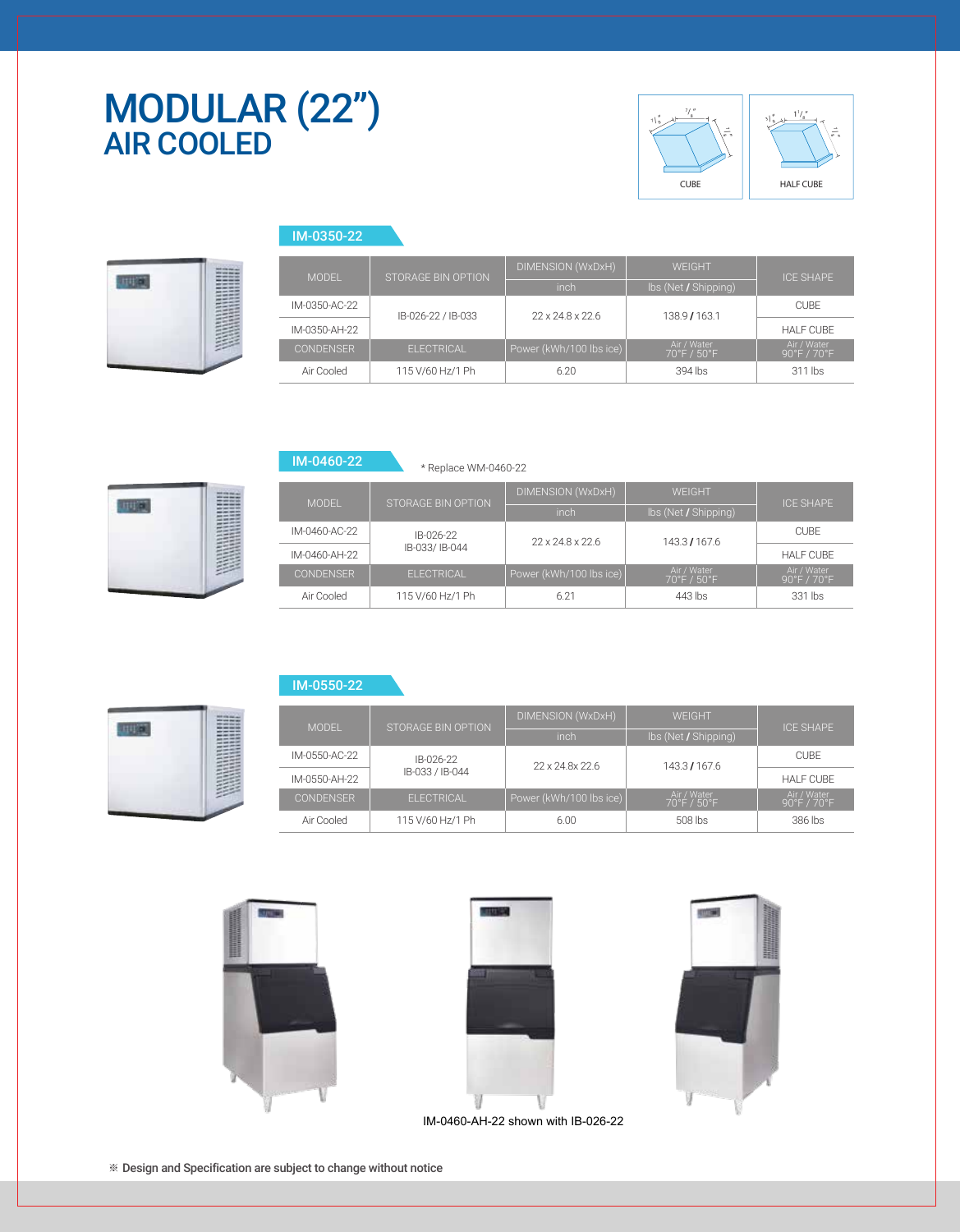### FLAKE & NUGGET 22" MODULAR





| <b>MODEL</b>     | DIMENSION (WxDxH)<br><b>WEIGHT</b><br>STORAGE BIN OPTION |                         |                            | <b>ICE SHAPE</b>           |  |
|------------------|----------------------------------------------------------|-------------------------|----------------------------|----------------------------|--|
|                  |                                                          | inch                    | Ibs (Net / Shipping)       |                            |  |
| IM-0770-AF       | IB-026-22 / IB-033 /                                     | 22x25x26                | 174/201                    | FI AKF                     |  |
| IM-0770-AN       | IB-044 / IB-M900-48                                      |                         |                            | <b>NUGGET</b>              |  |
| <b>CONDENSER</b> | FI FCTRICAL                                              | Power (kWh/100 lbs ice) | Air / Water<br>70°F / 50°F | Air / Water<br>90°F / 70°F |  |
| Air Cooled       | 115 V/60 Hz/1 Ph                                         | 5.18 / 5.43             | 760 / 717 lbs              | 595 / 562 lbs              |  |

#### **√ 22" SLIM DESIGN**

ADOPTED SLEEVE BEARING FOR HYGIENE IMPROVEMENT





AUGER









 IM-0770-AN shown with IB-026-22

### NUGGET UNDER COUNTER





IU-0090

|                  | STORAGE CAPACITY  | DIMENSION (WxDxH)        | <b>WEIGHT</b>              |                            |  |
|------------------|-------------------|--------------------------|----------------------------|----------------------------|--|
|                  | $\mathsf{lbs}$    | inch                     | lbs (Net / Gross)          | <b>ICE SHAPE</b>           |  |
| IU-0090-AN       | 24.3              | $15 \times 22 \times 34$ | 112/187                    | <b>NUGGET</b>              |  |
| *IU-0090-ANP     |                   |                          |                            |                            |  |
| <b>CONDENSER</b> | <b>ELECTRICAL</b> | Power (kWh/100 lbs ice)  | Air / Water<br>70°F / 50°F | Air / Water<br>90°F / 70°F |  |
| Air Cooled       | 115 V/60 Hz/1 Ph  | 10.58                    | $91$ lbs                   | $67$ lbs                   |  |

\* IU-0090ANP has built-in DC motor drain pump.

### SNOW FLAKE FLOOR



| <b>IS-0700</b>   |                            |                             |                         |
|------------------|----------------------------|-----------------------------|-------------------------|
| <b>MODEL</b>     | PRODUCTION CAPACITY (MILK) | PRODUCTION CAPACITY (WATER) | <b>STORAGE CAPACITY</b> |
|                  | $\mathsf{lbs}$             | <b>lbs</b>                  | gal                     |
| IS-0700-AS       | 1091                       | 705                         | 14                      |
| <b>CONDENSER</b> | <b>ELECTRICAL</b>          | DIMENSION (WxDxH)           | <b>WEIGHT</b>           |
|                  |                            | inch                        | Ibs (Net / Shipping)    |
| Air Cooled       | 208~230 V/60 Hz/1 Ph       | $21 \times 30 \times 56$    | 335/392                 |

ADOPTED THE FREEZE CYCLE APPLIED ON SOFT ICE CREAM FREEZER

BEST DESIGN FOR HYGIENE IMPROVEMENT & EASY MAINTENANCE

WORLD STANDARD OF SNOW FLAKE ICE MACHINE



NUGGET EXTRUDING HEAD

FLAKE NUGGET

 $0.4"$ 

 $0.6$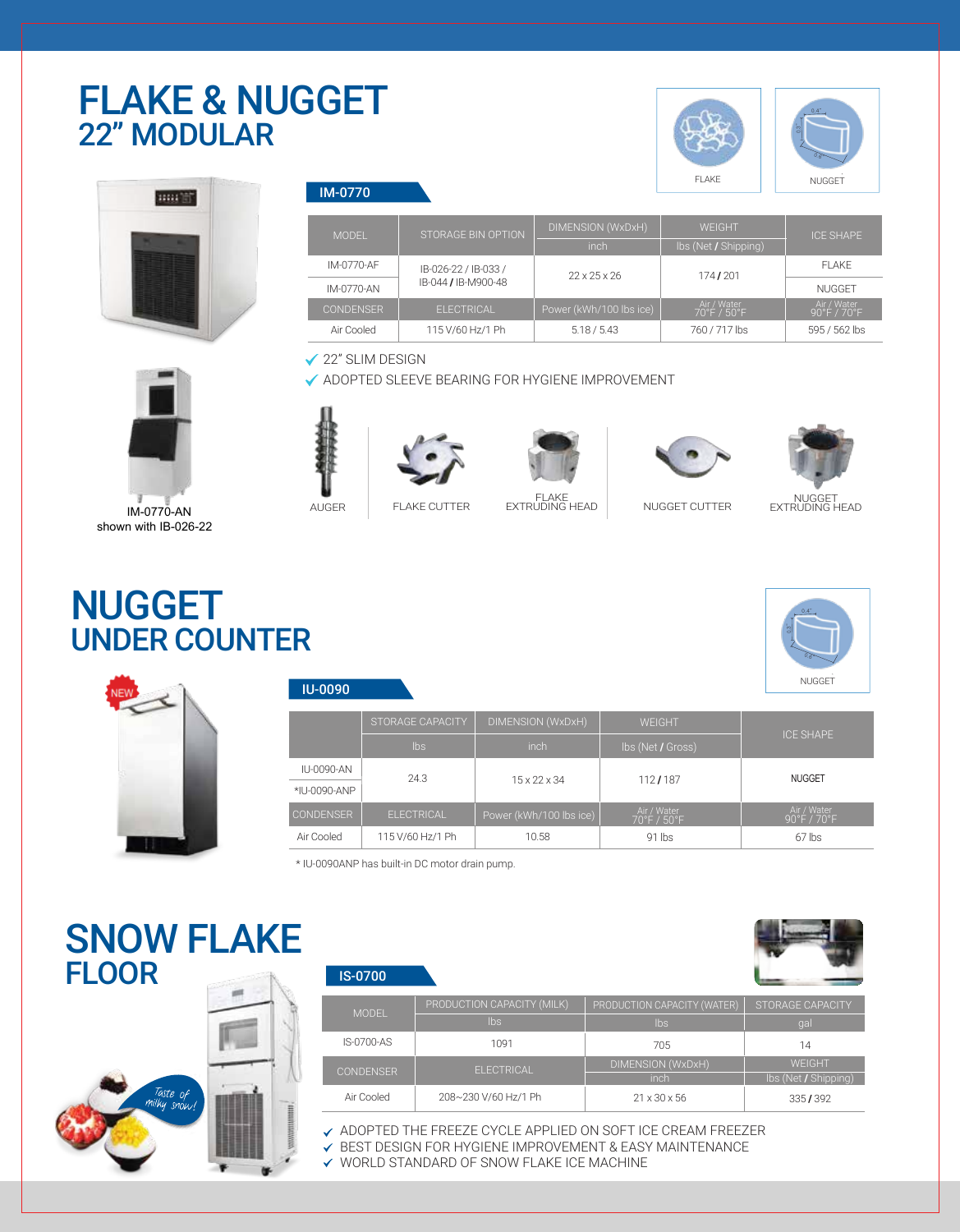# ICE STORAGE BIN



IB-026-22

| <b>MODEL</b> | <b>APPLICABLE</b>                                 | STORAGE CAPACITY I | DIMENSION (WxDxH)                          | <b>WFIGHT</b>        |
|--------------|---------------------------------------------------|--------------------|--------------------------------------------|----------------------|
|              |                                                   | lbs                | inch                                       | Ibs (Net / Shipping) |
| IB-026-22    | IM-0350-22<br>IM-0460-22<br>IM-0550-22<br>IM-0770 | 265                | $22 \times 34 \times 38$<br>(Without legs) | 99/113               |



|              | <b>APPLICABLE</b>                                                       | <b>STORAGE CAPACITY</b> | DIMENSION (WxDxH)              | <b>WEIGHT</b>        |
|--------------|-------------------------------------------------------------------------|-------------------------|--------------------------------|----------------------|
| <b>MODEL</b> |                                                                         | Ibs                     | inch                           | Ibs (Net / Shipping) |
| IB-033       | IM-0350/22<br>IM-0460/22<br>IM-0550/22<br>IM-0680<br>IM-0750<br>IM-0770 | 350                     | 30 x 34 x 38<br>(Without legs) | 121/140              |

※

1) IBT-2230R: 8" Bin Top Adapter to left mount 22" Head on IB-033

2) IBT-2230B: (2) 4" Bin Top Adapter to center mount 22" Head on IB-033



#### IB-044

IB-M900-48

IB-033

|  | <b>MODEL</b> | <b>APPLICABLE</b>                                                                  | STORAGE CAPACITY | DIMENSION (WxDxH)                          | WEIGHT    |
|--|--------------|------------------------------------------------------------------------------------|------------------|--------------------------------------------|-----------|
|  |              | Ibs                                                                                | inch             | Ibs (Net / Shipping)                       |           |
|  | IB-044       | IM-0350/22<br>IM-0460/22<br>IM-0550/22<br>IM-0680<br>IM-0750<br>IM-0770<br>IM-1100 | 440              | $30 \times 34 \times 46$<br>(Without legs) | 143 / 167 |

**※** Bin top adapter needed to use 22" Ice Machine Head

1) IBT-2230R: 8" Bin Top Adapter to left mount 22" Head on IB-033 2) IBT-2230B: (2) 4" Bin Top Adapter to center mount 22" Head on IB-033



| <b>MODEL</b> | APPI ICABLE                              | STORAGE CAPACITY | DIMENSION (WxDxH)              | <b>WFIGHT</b>        |
|--------------|------------------------------------------|------------------|--------------------------------|----------------------|
|              |                                          | lbs              | inch                           | Ibs (Net / Shipping) |
| IB-M900-48   | IM-0680<br>IM-0750<br>IM-0770<br>IM-1100 | 900              | 48 x 31 x 44<br>(Without legs) | 210/305              |

**※** Bin top adapter included to center mount 30" Ice Machine Head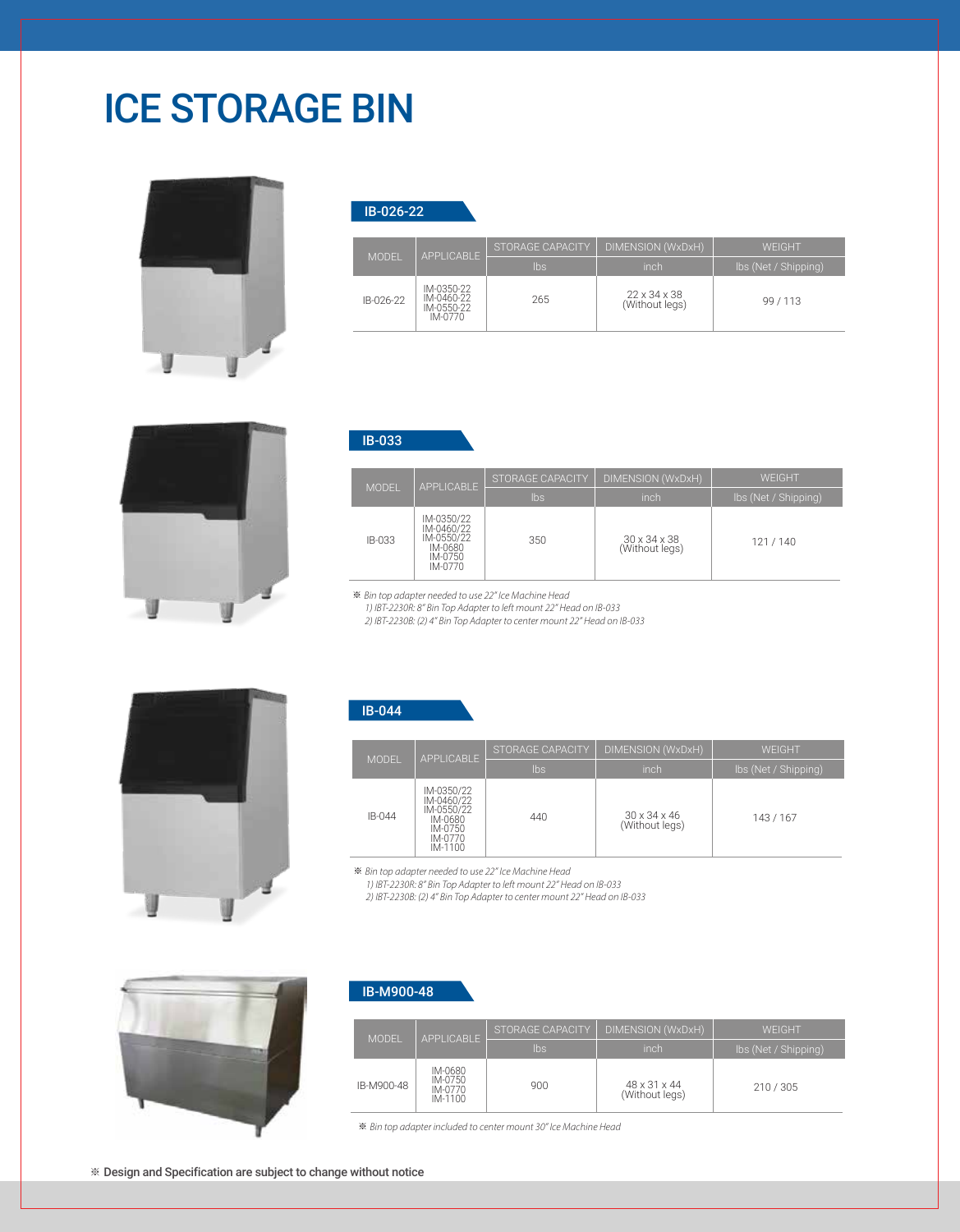# ICE / WATER DISPENSER





Air Dischange on Top



UV Sterilization - Detachable inner chute for cleaning and sterilization



Swing Front Door

Three Modes



#### ID-0160

|                  | STORAGE CAPACITY<br><b>MODEL</b><br>$\mathsf{lbs}$ |                                     | <b>DIMENSION (WxDxH)</b>             | <b>WEIGHT</b>         | <b>ICE SHAPE</b> |
|------------------|----------------------------------------------------|-------------------------------------|--------------------------------------|-----------------------|------------------|
|                  |                                                    |                                     | inch (without foot)                  | Ibs (Net / Gross)     |                  |
| ID-0160-AN       | 5.3                                                |                                     | $13.8 \times 23.9 \times 25$         | 106/112.4             | <b>NUGGET</b>    |
| <b>CONDENSER</b> | <b>ELECTRICAL</b><br><b>OPTIONS</b>                | <b>Power</b><br>(kWh / 100 lbs ice) | Air / Water<br>21°C(70°F)/10°C(50°F) | 32°C(90°F)/21°C(70°F) | Air / Water      |
| Air Cooled       | 115V/60Hz/1Ph                                      | 6.5                                 | 160 lbs                              |                       | 102.6 lbs        |

#### ID-0300

| <b>MODEL</b>     | STORAGE CAPACITY<br>lbs             |                              | DIMENSION (WxDxH)<br>inch (without foot) | <b>WEIGHT</b><br>Ibs (Net / Gross)   | <b>ICE SHAPE</b> |
|------------------|-------------------------------------|------------------------------|------------------------------------------|--------------------------------------|------------------|
| ID-0300-AN       |                                     |                              | $16.6 \times 25 \times 27.9$             | 145.5/177.5                          | <b>NUGGET</b>    |
| <b>CONDENSER</b> | <b>ELECTRICAL</b><br><b>OPTIONS</b> | Power<br>(kWh / 100 lbs ice) | Air / Water<br>21°C(70°F)/10°C(50°F)     | Air / Water<br>32°C(90°F)/21°C(70°F) |                  |
| Air Cooled       | 115V/60Hz/1Ph                       | 6.5                          | 282 lbs                                  | 206 lbs                              |                  |

| ID-0450          |                                      |                              |                                      |                                      |                  |
|------------------|--------------------------------------|------------------------------|--------------------------------------|--------------------------------------|------------------|
|                  | STORAGE CAPACITY                     |                              | DIMENSION (WxDxH)                    | <b>WEIGHT</b>                        |                  |
|                  | <b>MODEL</b><br>Ibs                  |                              | inch (without foot)                  | Ibs (Net / Gross)                    | <b>ICE SHAPE</b> |
| ID-0450-AN       | 30                                   |                              | $16.6 \times 26.6 \times 40$         | 198/228                              | <b>NUGGET</b>    |
| <b>CONDENSER</b> | <b>FI FCTRICAL</b><br><b>OPTIONS</b> | Power<br>(kWh / 100 lbs ice) | Air / Water<br>21°C(70°F)/10°C(50°F) | Air / Water<br>32°C(90°F)/21°C(70°F) |                  |
| Air Cooled       | 115V/60Hz/1Ph                        | 6.5                          | 378 lbs                              | 289 lbs                              |                  |

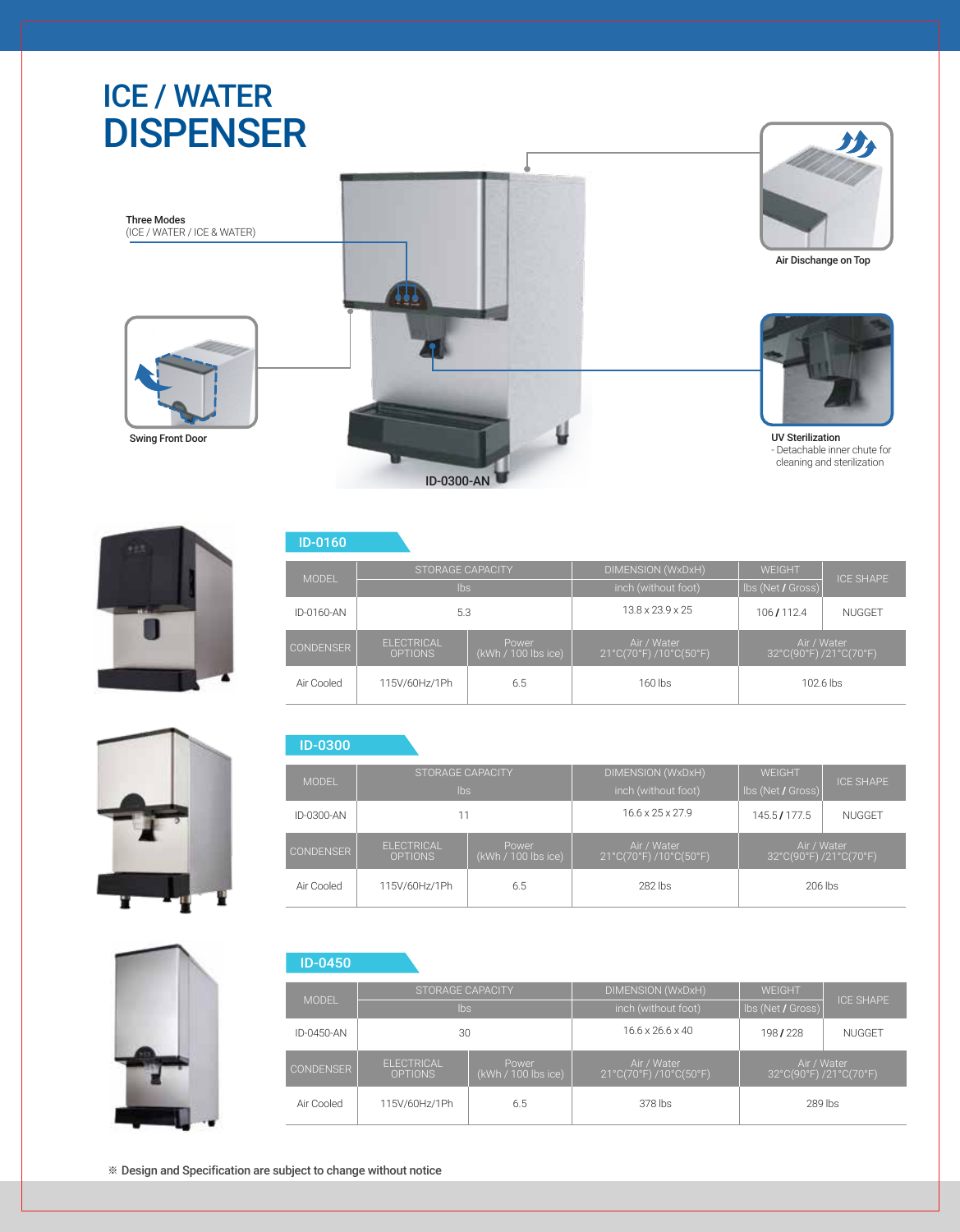### **HOTEL** ICE DISPENSER



| <b>ID-H150</b> |                                |                                          |                                    |
|----------------|--------------------------------|------------------------------------------|------------------------------------|
| <b>MODEL</b>   | STORAGE CAPACITY<br><b>lbs</b> | DIMENSION (WxDxH)<br>inch (with 6" legs) | <b>WEIGHT</b><br>lbs (Net / Gross) |
| ID-H150-22     | 141                            | 22.5" x 33.3" x 51.5"                    | 187 / 209                          |

| <b>ID-H250</b> |                                |                                          |                                    |  |  |
|----------------|--------------------------------|------------------------------------------|------------------------------------|--|--|
| <b>MODEL</b>   | STORAGE CAPACITY<br><b>lbs</b> | DIMENSION (WxDxH)<br>inch (with 6" legs) | <b>WEIGHT</b><br>Ibs (Net / Gross) |  |  |
| ID-H250-30     | 247                            | 30" x 33.3" x 51.5"                      | 207 / 229                          |  |  |
|                |                                |                                          |                                    |  |  |

![](_page_9_Picture_4.jpeg)

 ID-H150-22 shown with IM-0550-AH-22 (Ice machine sold separately)

![](_page_9_Picture_6.jpeg)

 ID-H250-30 shown with IM-0550-AH (Ice machine sold separately)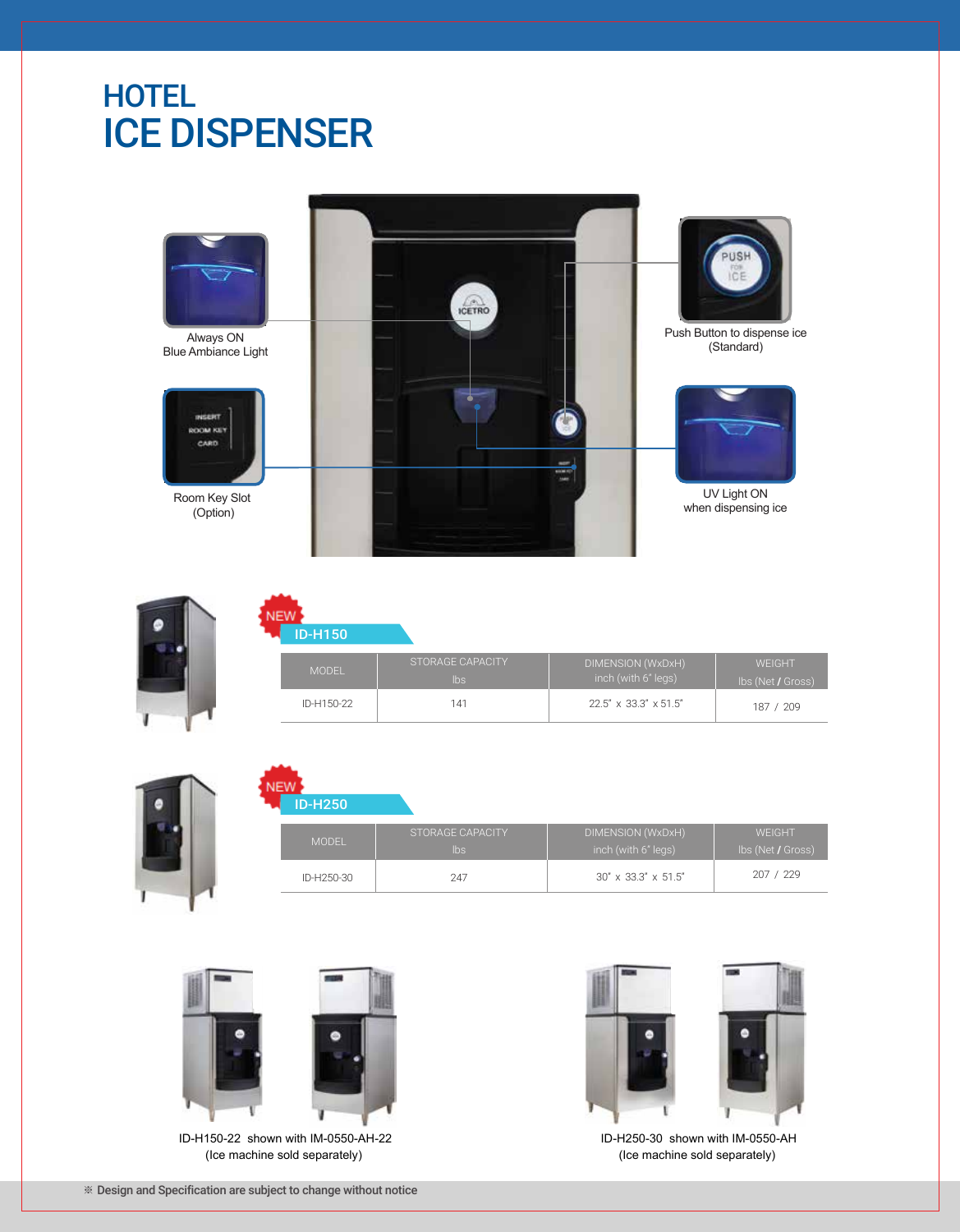# ICEPRO SERIES WATER TREATMENT

### FOR ICETRO AMERICA ICE MAKERS

Ĭ.

The new IcePro series incorporate advanced water treatment technology and is manufactured with completely environmentally friendly components. The IcePro series will provide superior filtration to remove particulates and eliminate the effects of hard water scale in all ICETRO ice makers.

![](_page_10_Picture_3.jpeg)

ICETRO America utilize the IcePro water treatment systems in providing with pre-filtration to all of our systems as well as controlling scales with a patent blend called Citryne\*. The IcePro series is a complete system without the need to add additional pre-filtration or scale control.

|                   | <b>Description</b>          | <b>Flow Rate</b> | <b>Fittings</b>          |
|-------------------|-----------------------------|------------------|--------------------------|
| IcePro 400        | Ice makers up to 400 lbs    | 2.8 GPM          | $1/2$ " FPT              |
| IcePro 800        | Ice makers up to 800 lbs    | 3.5 GPM          | $1/2$ " FPT              |
| IcePro 130        | Ice makers up to 1300 lbs   | 5.5 GPM          | $1/2$ " FPT              |
| <b>IcePro DIS</b> | <b>Ice/Water Dispensers</b> | <b>1.0 GPM</b>   | 3/8" Any cold water line |

![](_page_10_Picture_6.jpeg)

![](_page_10_Picture_8.jpeg)

![](_page_10_Picture_9.jpeg)

![](_page_10_Picture_10.jpeg)